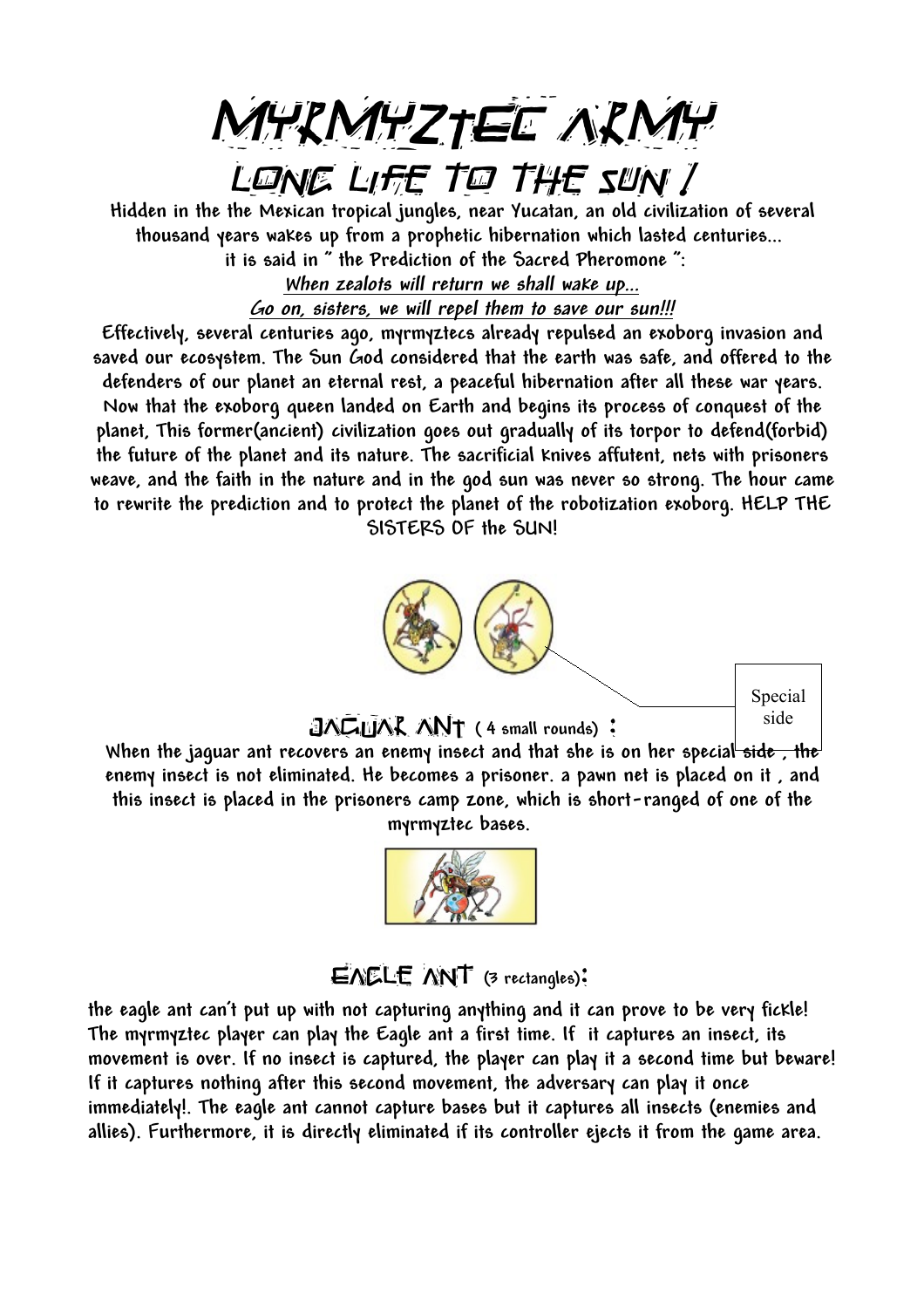

## THE ANT SHAMAN **(3 big rounds)**

**Instead of moving the shaman, you can throw a projectile "pheromone". See "pheromone"**



**The chameleon ant works in synergy with its two other sisters! It has the capability to absorb the powers of the last captured insect. When it captures an enemy insect, this insect is eliminated and its descriptive card is placed visibly in order to easily remember the power the chameleon ants possess (do not forget that they all have the same power). The chameleon ant has a special face for the powers using special faces (when it is the case).**

**Attention: it is imperative that the power of the captured insect be "playable", that is that the power chitinian warrior, the Red Guard sovietopter, the worker Sovietopter, the transporter usartropode and Big Burgundy gasterorist. And maybe other powers in some of the future armies to be produced on the blog...**



The priestess of the sun **(2 small rounds)**

Special

**When it lands on its special face and when there is a prisoner, the myrmyztec player can** side**choose to eliminate a prisoner of his/her choice during a painful sacrifice to summon the solar power and resuscitate a lost unit. This unit is reborn next to the "QUEEN ANT" base which is essential to use this power. After this sacrifice, the priestess is flipped on its normal face.**

## **POWER OF EXCEPTION! The solar punishment!**

**When both priestesses are on their special face, they can sacrifice a prisoner to summon the anger of the sun and launch a "meteor attack". The ant player takes the three meteor pawns supplied in his/her basic box, but he/she can also take three perpends if his/her hand is big enough and provided the table is solid! In approximately two rulers of distance, the player opens his/her fist and drops these three meteor pawns at the same**